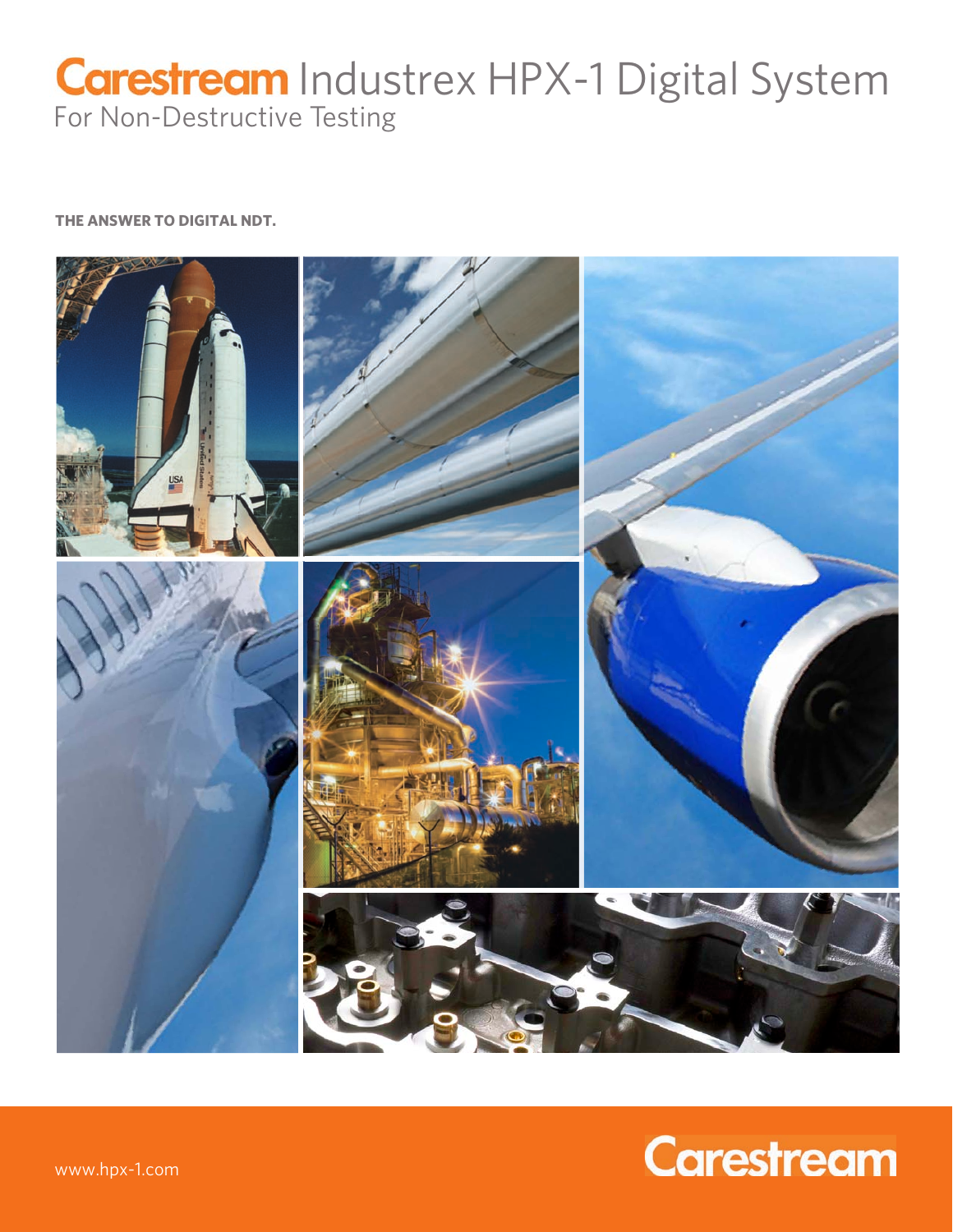#### **PRODUCT SPECIFICATIONS**

#### **Rigid Cassette and Phosphor Plate Reader with Integrated Eraser**

 • Use plates in subdued light loading or use rigid cassettes in normal room light

#### **Dimensions**

- • Height: 17.5 in. (44.5 cm)
- • Width: 23 in. (58.4 cm)
- • Depth: 26 in. (66 cm) with feed tray removed, 35 in. (88.9 cm) with tray in operating position
- • Weight: 120 lb (54.4 kg) (or less)

#### **Phosphor Plates Supported**

- • 70 mm to 14-inch (35 cm) width, 8-inch (20 cm) to 60-inch (152 cm) length
- Multiple plate simultaneous feed up to 14-inch (35 cm) width

#### **Rigid Cassettes Supported**

• 10-inch (25.4 cm) to 14-inch (35 cm) width, 8-inch (20 cm) to 17-inch (43 cm) length

#### **Scan Rate**

• 35 to 135 seconds per 14 x 17 in. / 35 x 43 cm plate, depending on resolution setting

#### **Erase Rate, Automatic High Intensity**

 • 0.2 - 2.0 in. (0.5 - 5 cm) per second

#### **Power**

 • 100-240 V ~ 50/60 Hz, 12.5 – 8 A automatic sensing

#### **Also Included**

- • Desktop computer
- • High resolution color LCD monitor
- • Keyboard and mouse
- INDUSTREX Digital Viewing Software

#### **Other Available Options**

- Rugged travel case
- High resolution monochrome LCD monitor
- Laptop View Station with high resolution LCD
- INDUSTREX Flex GP Digital Imaging Plate SO-170
- INDUSTREX Flex HR Digital Imaging Plate 2174



#### **THE CARESTREAM INDUSTREX HPX-1 COMPUTED RADIOGRAPHY SYSTEM IS BUILT FROM THE GROUND UP TO MEET THE VARIED AND SPECIFIC NEEDS OF NON-DESTRUCTIVE TESTING.**

The HPX-1 CR system is the answer you've been waiting for—with a featurebenefit set that takes CR technology to a new level of performance. Only the HPX-1 has the capability to handle long plates, short plates, rigid cassettes and flexible plates—all in a single system. With industry leading image resolution: the HPX-1 delivers weld-quality images, consistently and dependably, as well as full dynamic range and sensitivity for all other applications.

The system comes fully pre-configured and ready to operate after only a few simple connections. The powerful, easy-to-learn software and intuitive interface minimizes training time; CR operators will be up and running fast. A simplified work flow improves productivity with enhanced annotation capabilities, automatic file naming and a double file save capability (both Industrex and DICONDE formats). The HPX-1 is also transportable, durable, and designed to perform in the harshest of NDT environments.

The HPX-1 has single-handedly upgraded the reliability of digital capabilities in the non-destructive testing marketplace. Multi-plate handling boosts output productivity. A positive pressure filtered air system ensures clean images in the laboratory and remote operations. The shock and vibration resistant design for imaging in harsh environments brings new confidence in using digital imaging in the field. Every aspect of the HPX-1 has been designed with industrial applications in mind, from the ergonomically engineered handles, to the flat straight feed path for the plates.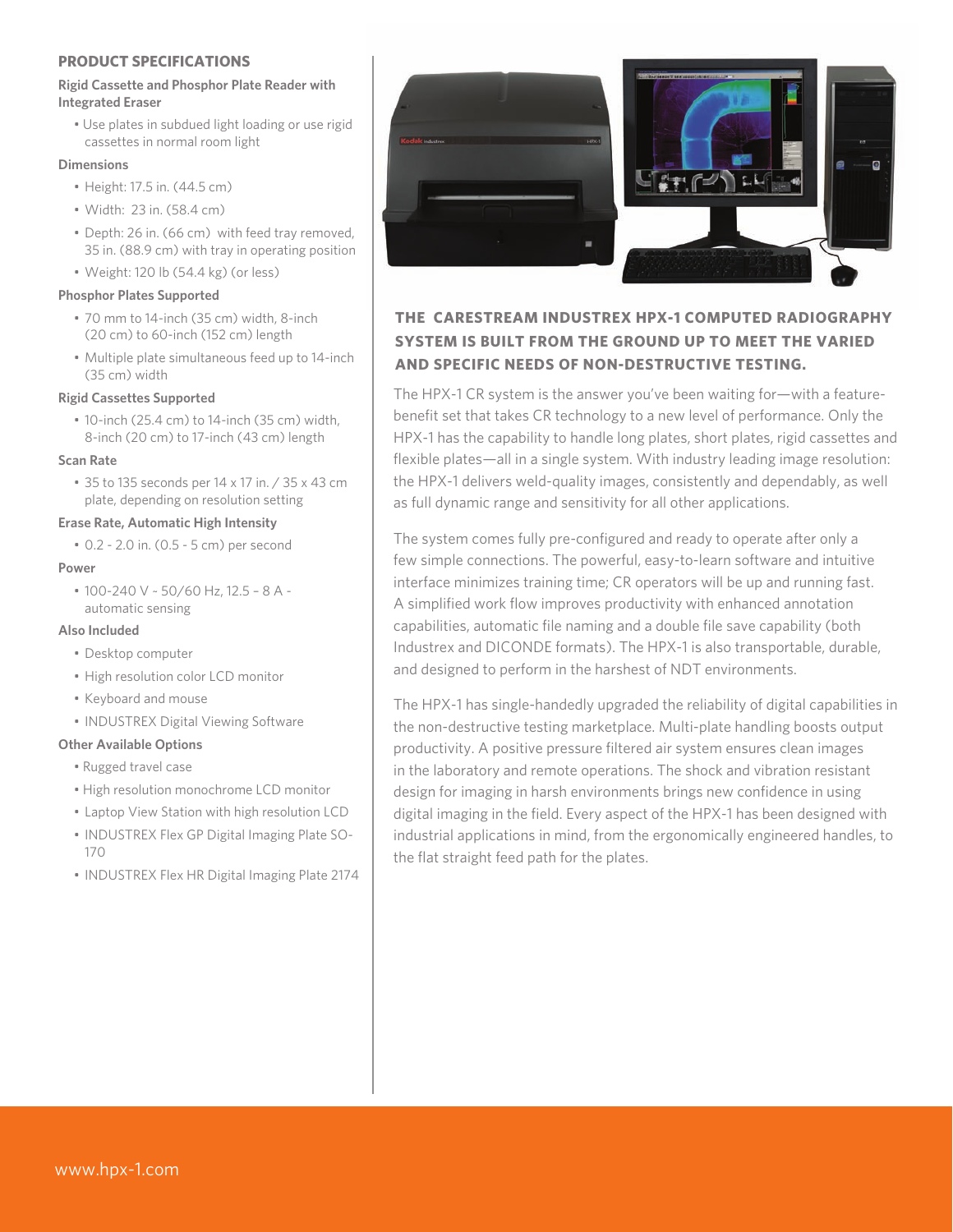

#### **VERSATILITY FOR YOUR NDT APPLICATIONS**

#### **• Widest range of plate sizes in the industry**

- 70 mm 14-inch width
- Handles the broadest range of imaging plates in the industry

#### **• Wide dynamic range**

- Provides maximum material coverage in a single shot
- Reduces multi-film shots to a single CR exposure

#### **• Subdued or room light capabilities**

- Use flex cassettes and plates in subdued light loading
- Use rigid cassettes in normal room light

#### **• Halogen "Smart" erase**

- Fast and effective high intensity erase based upon maximum exposure received

#### **• Meets product safety standards**

- Meets demanding ITE standards
- Meets the standards of commercial and government user
- Meets ASTM and EN CR System standards
- Class 1 Laser Product per IEC60825-1

#### **• Software that makes your job easier**

- Superior image viewing
- Easy to use analysis tools
- Simple navigation through traditional Windows™ style menus
- Customizable PDF reporting
- Local metadata store allows for keyword searching



Remote image sharing allows work to continue across time zones or to be sent to off-site experts for simultaneous evaluation

#### **DESIGNED FOR NDT ENVIRONMENTS**

#### **• Positive pressure in cabinet**

 - Multiple fans and filters maintain internal air pressure to keep dust, debris and unfiltered air out of the system

#### **• Integrated brushes and seals**

- Keeps environmental light and dirt out

#### **• Exceptional durability**

- Withstood rigorous drop testing (100 g impact force)
- Withstood variable amplitude and frequency vibration test
- **Vibration absorbent rubber feet** 
	- Absorbs ambient vibrations in the field

#### **• Handles**

- Ergonomically designed for easy transport
- **Dust cover** 
	- Extra protection for storage in industrial environments
- **Optional rugged travel cases**
	- Reinforced locking wheels
	- Base tie downs to secure the load
	- System can be used right in the case
	- Removable accessory plate and cassettes storage box

#### **• User serviceability**

- Routine service can be performed by user

# **Carestream**